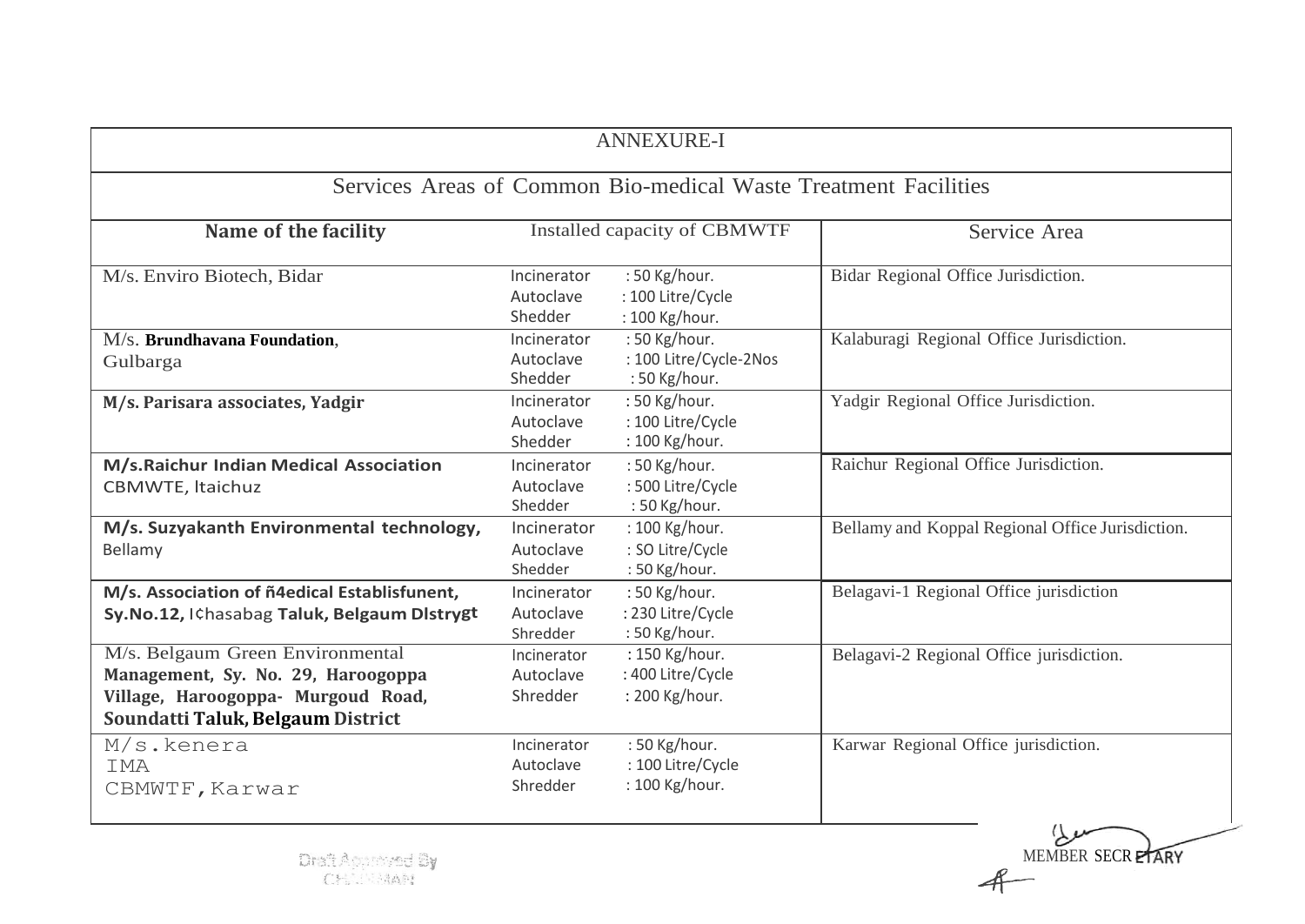| M/s. Hubli Dharwad Bio-medical Waste<br><b>Treatment Facility, Dharwad</b> | Incinerator<br>Autoclave<br>Shredder | : 100 Kg/hour-2Nos<br>: 200 Litre/Cycle<br>: 50 Kg/hour.             | Dharwad Regional office jurisdiction.                                                                                                                                                                                                                                           |
|----------------------------------------------------------------------------|--------------------------------------|----------------------------------------------------------------------|---------------------------------------------------------------------------------------------------------------------------------------------------------------------------------------------------------------------------------------------------------------------------------|
| M/s. Gadag Enviro Tech, Gadag                                              | Incinerator<br>Autoclave<br>Shredder | : 100 Kg/hour.<br>: 200 Litre/Cycle<br>: 150 Kg/hour.                | Gadag Regional office jurisdiction, Hangal taluk,<br>Shiggon taluk & Savnor taluk of Haveri Regional<br>office jurisdiction.                                                                                                                                                    |
| M/s. Sushanth Envtzozzement Tecfuzologies<br>Private Ltd., Davangere       | Incinerator<br>Autoclave<br>Shredder | : 100 Kg/hour & 50Kg/hr<br>: 100 Litre/Cycle<br>: 40 Kg/hour.        | Davangere Regional Office jurisdiction, Haveri<br>taluk, Ranebennur taluk, Hirekeri taluk<br>and<br>Byadagi taluk of Haveri Regional<br>Office<br>jurisdiction.                                                                                                                 |
| M/s. VV Incin Solutions Pvt Ltd., Chitradurga                              | Incinerator<br>Autoclave<br>Shredder | : 100 Kg/hour.<br>: 400 Litre/Cycle<br>: 100 Kg/hour.                | Chitradurga Regional Office jurisdiction.                                                                                                                                                                                                                                       |
| M/s. Ramky Energy and Envirorunental I'vt.<br>Ltd., Mangalore              | Incinerator<br>AUtoclave<br>Shredder | : 250 Kg/hour & 120 Kg/hr<br>: 200 Litre/Cycle<br>: 450 Xg/hour-2Nos | Mangalore Regional Office jurisdiction.                                                                                                                                                                                                                                         |
| M/s. Ayush Envirotech Pvt ltd., Udupi                                      | Incinerator<br>Autoclave<br>Shredder | : 200 Kg/hour.<br>: 400 Litre/Cycle<br>: 150 Kg/hour.                | Udupi Regional Office jurisdiction.                                                                                                                                                                                                                                             |
| M/s. Prajwal BMW Management System,<br><b>Hassan</b>                       | Incinerator<br>Autoclave<br>Shredder | : 150 Kg/hour.<br>: 200 Litre/Cycle<br>: 250 Kg/hour.                | Hassan Regional Office jurisdiction, Sringere taluk,<br>Moodakere taluk, Koppa taluk of Chikkamagaluru<br>Regional Office jurisdiction, Tiptur taluk of<br>Office<br>Tumkar<br>Regional<br>jurisdiction<br>and<br>Nagamarigala taluk of Mandya Regional Office<br>jurisdiction. |
| M/s. Shushrutha Bio Medical Waste<br>Management Society, Shimoga           | Incinerator<br>Autoclave<br>Shredder | : 100 Kg/hr & 50 Kg/hour<br>. 100 Litre/Cycle<br>: 40 Kg/hour.       | Shimoga Regional Office jurisdiction and NR Pura<br>Tarikere<br>taluk<br>Kadur<br>taluk,<br>taluk,<br>of<br>Chikkamagaluru Regional Office jurisdiction.                                                                                                                        |

MEMBER SECRET ARY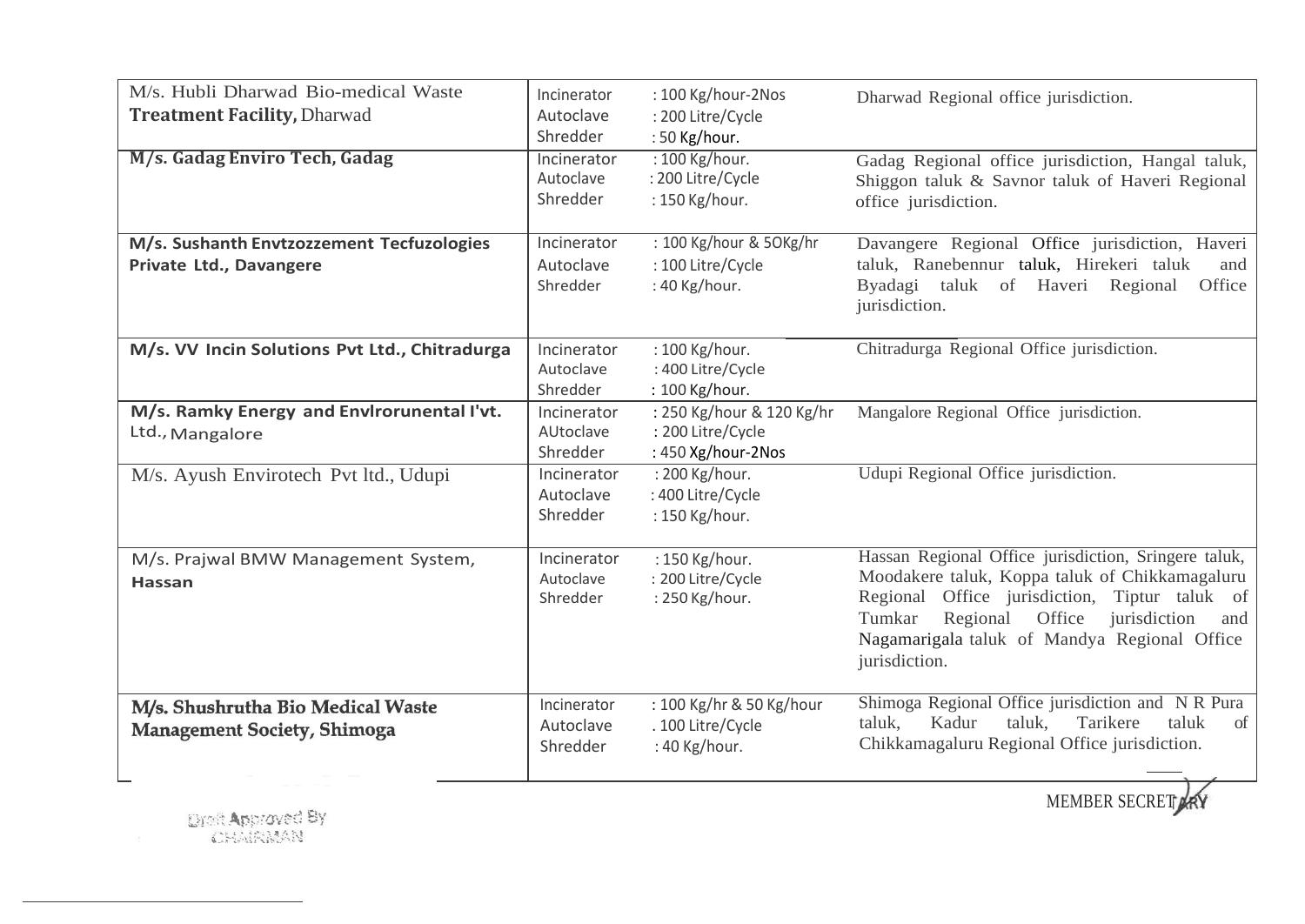| M/s. The BEV Sangha Rural Development         | Incinerator: 50 kg/hour              | Bagalkot Regional Office jurisdiction                           |
|-----------------------------------------------|--------------------------------------|-----------------------------------------------------------------|
| Foundation, Bagalkot                          | Autoclave : 150 litre/Cycle          |                                                                 |
|                                               | Shredder : 50 Kg/hour                |                                                                 |
| M/s. Karnataka Private Medical                | Incinerator: 100 kg/hour             | Vijayapura Regional Office jurisdiction                         |
| <b>Establishment Association; Bijapura</b>    | Autoclave : 250 litre/Cycle          |                                                                 |
|                                               | : 100 Kg/hour<br>Shredder            |                                                                 |
| M/s. Ann Autoclave & Incin Services,          | Incinerator: 250 kg/hour & 100 kg/hr | Mahadevapura Regional office jurisdiction,                      |
| Bangalore                                     | Autoclave : 100 litre/Cycle          | Sarjapura Regional office jurisdiction, Bangalore City East     |
|                                               | Shredder<br>: 100 Kg/hour            | Regional office jurisdiction and wards                          |
|                                               |                                      | nos 145, 146, 147, 148 and 151 of Bangalore city South          |
|                                               |                                      | Regional Officer jurisdiction                                   |
| M/s. Medicare Environmental Management        | Incinerator: 150 kg/hour & 250 kg/hr | Nelamangala Regional office jurisdiction, Bangalore west        |
| Pvt. Ltd., Nelamangala Taluk, Bangalore Rural | Autoclave : 400 litre/Cycle          | Regional office jurisdiction, Yelahanka Regional office         |
|                                               | Shredder : 25 Kg/hour                | jurisdiction, Peenya Regional office jurisdiction, Dasarahalli  |
|                                               |                                      | Regional Office jurisdiction and Kunigal taluk, Madugiri taluk, |
|                                               |                                      | Tumkur taluk, Koratagere taluk, C.N. Halli                      |
|                                               |                                      | taluk, Turuvekere taluk, Gubbi taluk of Tumku Regional Office   |
|                                               |                                      | jurisdiction.                                                   |
| M/s. Maridi Eco Industries Pvt. Ltd.,         | Incinerator: 250kg/hour (2Nos)       | Bommanahalli Regional office jurisdiction, Rajarjeshwarinagar   |
| Kanakapura Road, Ramanagar District           | Autoclave : 432 litre/Cycle          | Regional office jurisdiction, Bangalore city south Regional     |
|                                               | Shredder : 100 Kg/hour               | office jurisdiction (excluding ward nos 145, 146, 147, 148 and  |
|                                               |                                      | 151) and Ramanagara Regional office Jurisdiction                |
| M/s.Prajwal Management Systems,               | Incinerator: 200 kg/hour             | Chikkaballapura Regional Office jurisdiction, Doddaballapura    |
| Chikkaballapura                               | Autoclave : 400 litre/Cycle          | Regional Office Jurisdiction, Devanahalli taluk of Hoskote      |
|                                               | Shredder<br>: 150Kg/hour             | Regional Office Jurisdiction and Sira taluk & Pavagada taluk of |
|                                               |                                      | Tumkur Regional Office Jurisdiction                             |

**sd/- Member Secretary**